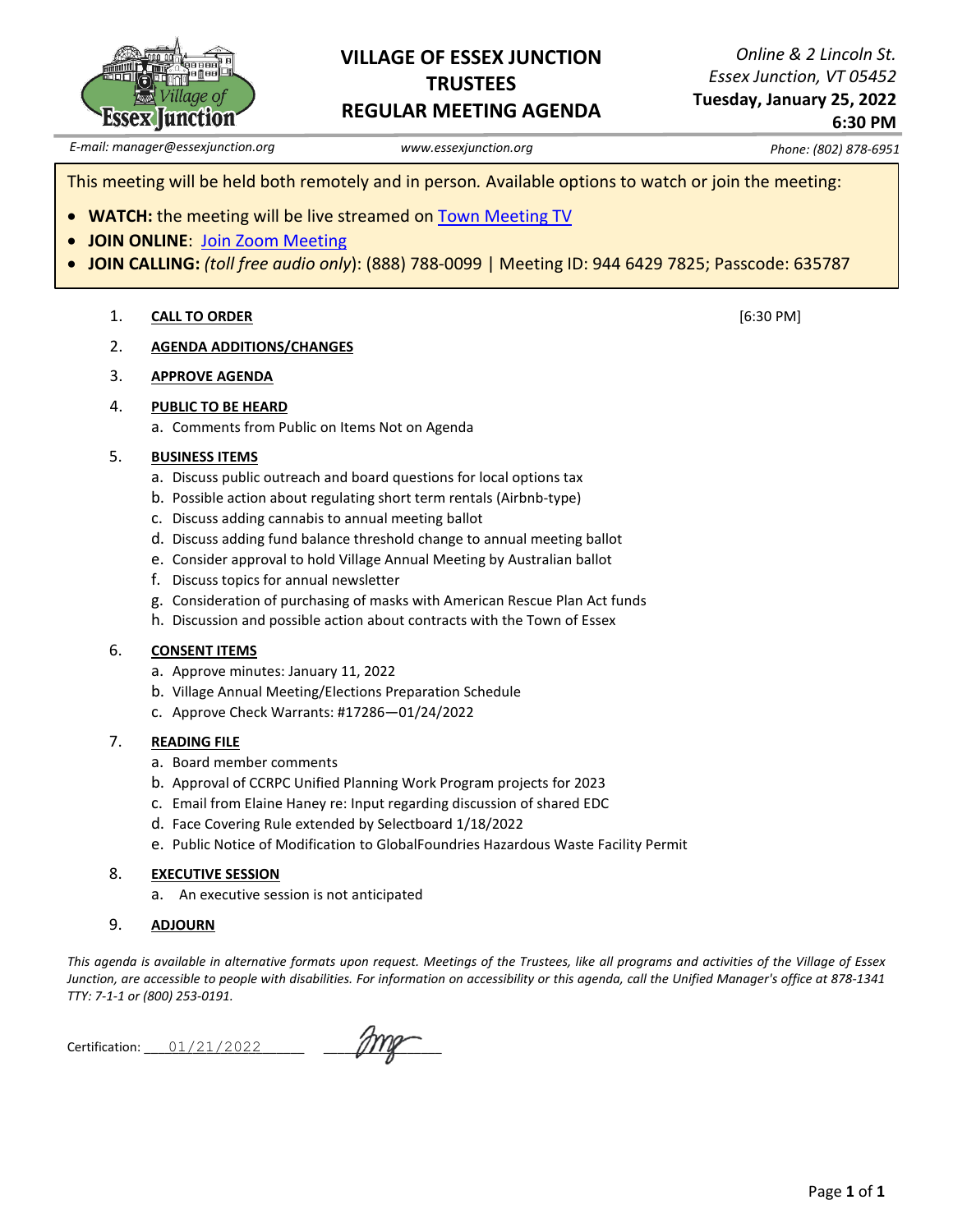# **FINAL**

# 5  $\frac{7}{8}$ 11 14<br>15 17<br>18

### 2 **VILLAGE OF ESSEX JUNCTION** 3 **TRUSTEES MEETING MINUTES** 4 **January 25, 2022**

### 6 **TRUSTEES PRESENT:** Andrew Brown; George Tyler; Raj Chawla; Amber Thibeault; Dan Kerin

8 **ADMINISTRATION and STAFF:** Evan Teich, Unified Manager; Brad Luck, Essex Junction Recreation<br>9 and Parks (EJRP) Director: Robin Pierce, Community Development Director: Harlan Smith, Director of 9 and Parks (EJRP) Director; Robin Pierce, Community Development Director; Harlan Smith, Director of Parks and Facilities

12 **OTHERS PRESENT:** Bob Burrows; Kevin Collins; Patty Davis; Yves Dubief; Wendy Hysco; Chris 13 Kline: Deb McAdoo: Nathan O'Conner: Dennis Thibeault: Irene Wrenner: Jess 13 Kline; Deb McAdoo; Nathan O'Conner; Dennis Thibeault; Irene Wrenner; Jess

### 15 1. **CALL TO ORDER**

Mr. Brown called the meeting to order at 6:32 PM.

### 18 2. **AGENDA ADDITIONS/ CHANGES**

There were no changes or additions to the agenda. Mr. Tyler pointed out Ms. Haney's letter in the reading file and Mr. Brown said it was relevant to item 5a, so could be discussed at that time.

# $\begin{smallmatrix} 20\ 21\ 22 \end{smallmatrix}$ 22 3. **APPROVE AGENDA**<br>23 With no changes to th<br>24

23 With no changes to the agenda, approval was not required.<br>24<br>25 4. **PUBLIC TO BE HEARD** 

## 25 4. **PUBLIC TO BE HEARD**

# 26 a. **Comments from public on items not on the agenda.**<br>27 There were no comments from the public at this time.<br>28

27 There were no comments from the public at this time.<br>28  $\,$  5. BUSINESS ITEMS

### 29 5. **BUSINESS ITEMS**

### 30<br>31

31 a. **Discuss public outreach and board questions for local options tax** 32 Mr. Teich introduced the issue, as presented in the Local Options Tax (LOT) memo detailing<br>33 options for outreach, online Q & A, informational meetings, and presentation opportunities to 33 options for outreach, online Q & A, informational meetings, and presentation opportunities to<br>34 educate the public about the LOT. The Trustees discussed and agreed with the proposed out 34 educate the public about the LOT. The Trustees discussed and agreed with the proposed outreach<br>35 plans. Mr. Brown offered to conduct a presentation of the LOT at the Town Meeting Info Session. plans. Mr. Brown offered to conduct a presentation of the LOT at the Town Meeting Info Session.<br>36 He said he would include information about how the LOT could offset the property tax burden that 36 He said he would include information about how the LOT could offset the property tax burden that 37 could result from a predicted \$800,000 deficit in FY26, if the City charter is approved. Mr. Chawla 37 could result from a predicted \$800,000 deficit in FY26, if the City charter is approved. Mr. Chawla<br>38 requested that Mr. Brown's presentation and outreach help clarify that municipal funds, such as 38 requested that Mr. Brown's presentation and outreach help clarify that municipal funds, such as<br>39 those for the Crescent Connector, may be allocated as proiect-specific funding which they are n 39 those for the Crescent Connector, may be allocated as project-specific funding which they are not<br>40 able to be used to offset the deficit. Mr. Luck suggested they also educate people about why some 40 able to be used to offset the deficit. Mr. Luck suggested they also educate people about why some<br>41 capital improvement plans have not already been scheduled, by explaining the Capital Plan 41 capital improvement plans have not already been scheduled, by explaining the Capital Plan<br>42 scoring process. The Trustees authorized for the outreach and awareness plan to move forw<br>43 <sup>42</sup> scoring process. The Trustees authorized for the outreach and awareness plan to move forward. <sup>43</sup>

### 44 b. **Possible action about regulating short term rentals (Airbnb-type)**

15 Mr. Brown introduced the question of whether the Trustees want staff to research regulatory tools<br>46 that the Village, and future City, may be able to apply to short-term rentals. He said the overarchin 46 that the Village, and future City, may be able to apply to short-term rentals. He said the overarching<br>47 ooal is to keep housing stock available for residents by disincentivizing converting full residences 47 goal is to keep housing stock available for residents by disincentivizing converting full residences<br>48 into a short-term Airbnb-type rentals. He said they should also preserve the capability of those wit into a short-term Airbnb-type rentals. He said they should also preserve the capability of those with<br>49 extra room(s) in their primary residence to be able to earn income through short-term rentals. The extra room(s) in their primary residence to be able to earn income through short-term rentals. The<br>50 Trustees talked about the low numbers of available housing in the Village. Mr. Brown suggested 50 Trustees talked about the low numbers of available housing in the Village. Mr. Brown suggested<br>51 that charging fees to homeowners who rent entire homes as Airbnb-type lodging. The Trustees 51 that charging fees to homeowners who rent entire homes as Airbnb-type lodging. The Trustees<br>52 requested that staff engage with the Housing Commission to research the issue. Mr. Pierce agre 52 requested that staff engage with the Housing Commission to research the issue. Mr. Pierce agreed<br>53 that investment properties should be controlled but that short-term rentals in already-inhabited 53 that investment properties should be controlled but that short-term rentals in already-inhabited<br>54 homes should not be negatively impacted. Ms. Thibeault wondered how this type of regulation 54 homes should not be negatively impacted. Ms. Thibeault wondered how this type of regulation<br>55 would be enforced. The Trustees agreed that they should wait until a city is formed before would be enforced. The Trustees agreed that they should wait until a city is formed before

 $\frac{1}{2}$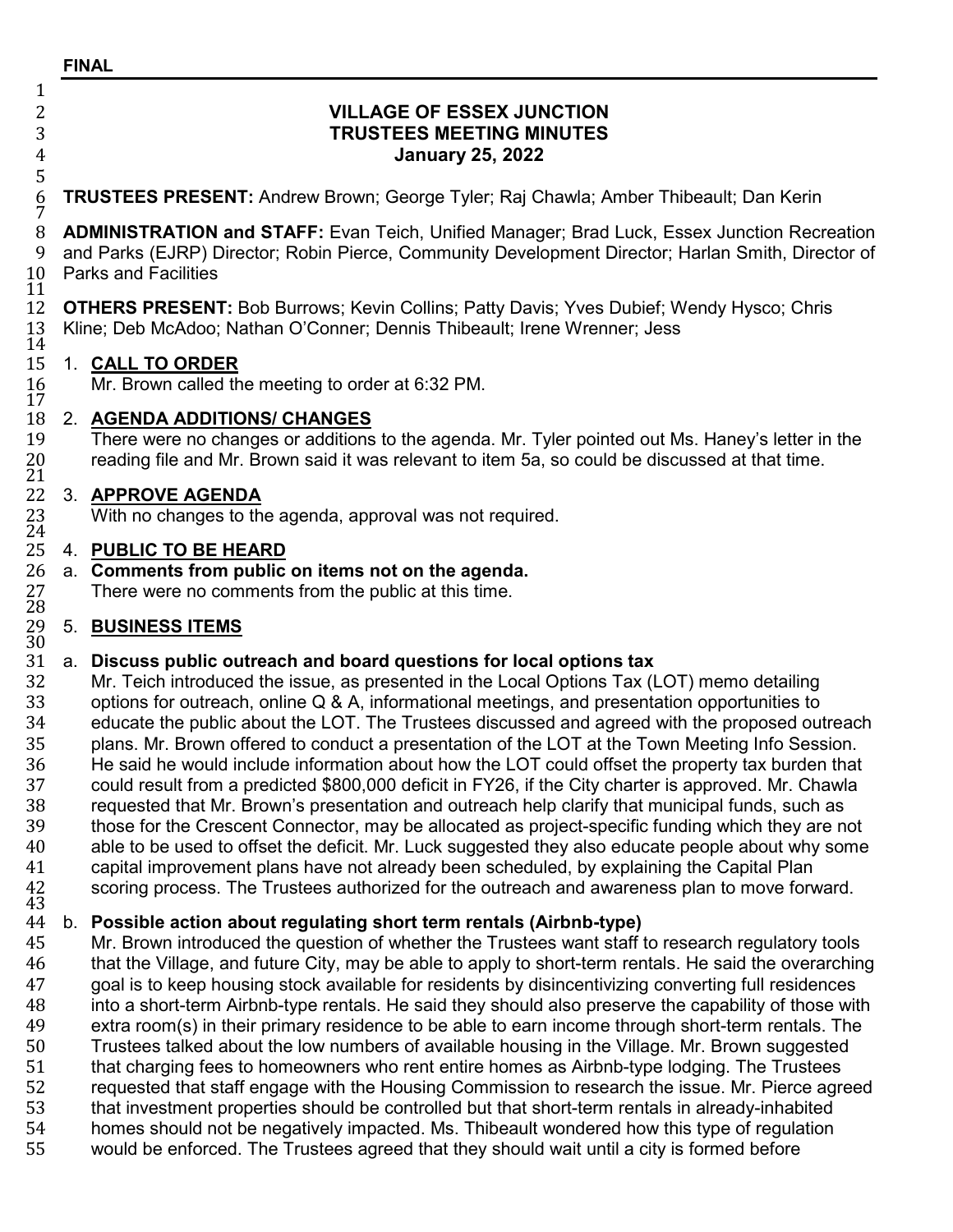- 56 determining regulation strategies. Ms. Smith, from the Housing Commission, said the research 57 proposal is in line with the commission's interests and they will look into this. 57<br>58<br>59
- 59 Ms. Davis shared anecdotes related to her decisions to move, in the past. She said she supported 50<br>60 the idea of regulations to deter encampments and make it easier for people to find housing.

### for the idea of regulations to deter encampments and make it easier for people to find housing.<br>61<br>62 **RAJ CHAWLA made a motion, seconded by GEORGE TYLER, that the Board of Trustees** 62 **RAJ CHAWLA made a motion, seconded by GEORGE TYLER, that the Board of Trustees revisit**  the topic on July 26<sup>th</sup> with staff's initial findings. The motion passed 5-0.

### 64<br>65

- 65 c. **Discuss adding cannabis to annual meeting ballot** 66 Mr. Pierce introduced the issue of whether the Trustees will place an opt-in question on the 2022 67 ballot, to determine if the voters will allow retail cannabis in the Village. He said that if a Village<br>68 vote passes, they could make specific zoning decisions to stipulate where retail cannabis sale 68 vote passes, they could make specific zoning decisions to stipulate where retail cannabis sale 69 could take place (away from schools, for example). The Trustees discussed the warning and<br>70 timeline for educating residents. They agreed that putting the question on the ballot could be 70 timeline for educating residents. They agreed that putting the question on the ballot could be a<br>71 opod decision, because businesses may be ready to open by October, if the Town's opt-in 71 good decision, because businesses may be ready to open by October, if the Town's opt-in 72 question passes. The Trustees requested staff provide them information about strategies to<br>73 dedices zoning for retail cannabis by their next meeting. They requested that any information 73 address zoning for retail cannabis by their next meeting. They requested that any informational<br>74 messaging be shared with them in advance and Mr. Chawla suggested that staff look into whetl 74 messaging be shared with them in advance and Mr. Chawla suggested that staff look into whether They may use Lamoille County's FAQ document about the issue. He also suggested that CCRPC<br>76 and the Planning Commission have a conversation with stakeholders on the topic. The Trustees 76 and the Planning Commission have a conversation with stakeholders on the topic. The Trustees<br>77 agreed to work on unbiased language that does not suggest they are for or against opting-in. The agreed to work on unbiased language that does not suggest they are for or against opting-in. They<br>78 agreed that the locations of retail cannabis should be carefully considered.<br>79 agreed that the locations of retail cannabis should be carefully considered.<br>79<br>80 d. **Discuss adding fund balance threshold change to annual meeting bal**
- 80 d. **Discuss adding fund balance threshold change to annual meeting ballot**
- 81 The Trustees discussed the issue of whether or not place an item on the 2022 Annual Meeting<br>82 ballot to increase the unassigned fund balance percentage from the current 10% to, instead, the 82 ballot to increase the unassigned fund balance percentage from the current 10% to, instead, the 83 GFOA suggested 15%-20%. Mr. Luck said this procedure controls how much of a rainy-day fund 84 could be kept. The Trustees discussed whether they should postpone the ballot question, until after<br>85 the separation issue. They decided to add 15% to the ballot because they could still assign funds. 85 the separation issue. They decided to add 15% to the ballot because they could still assign funds,<br>86 within the unassigned fund balance threshold if they determined it would be in their best interest, 86 within the unassigned fund balance threshold if they determined it would be in their best interest, 87 even if the increase passes.

### 87 even if the increase passes.<br>88<br>89 **DAN KERIN made a motion. s** 89 **DAN KERIN made a motion, seconded by GEORGE TYLER, that the Board of Trustees add an**  90 **article to the 2022 Annual Meeting asking the voters if they want to change the unassigned**  <sup>91</sup> **fund balance maximum policy to 15%. The motion passed 5-0.** <sup>92</sup>

### 93 e. **Consider approval to hold Village Annual Meeting by Australian ballot**

94 Mr. Teich said recent legislation passed to would allow municipalities to choose whether to hold the 95 (95 95 2022 Annual Village Meeting by Australian Ballot again for this year. Trustees discussed the 96 previous year's increased voter turnout when it was held this way. They talked about the cost of 95000.<br>97 the election and the mailing, as detailed in the related memo. Mr. Teich said the cost of \$5000, f 97 the election and the mailing, as detailed in the related memo, Mr. Teich said the cost of \$5000, for 98<br>98 mailing ballots to all active voters, is the amount required after cost-splitting with the school. mailing ballots to all active voters, is the amount required after cost-splitting with the school.

#### $\frac{99}{100}$ 100 **RAJ CHAWLA made a motion, seconded by GEORGE TYLER, that the Board of Trustees hold**  101 **the 2022 Annual Meeting entirely by Australian ballot and to mail ballots to all active voters.** 102 **The motion passed 5-0.**

### $\begin{matrix} 103 \\ 104 \end{matrix}$  f.

- 104 f. **Discuss topics for annual newsletter** 105 Mr. Brown suggested the annual newsletter include the topics already discussed by the Trustees:<br>106 Local Options Tax. Essex Independence and Cannabis legislation. The Trustees talked about the 106 Local Options Tax, Essex Independence and Cannabis legislation. The Trustees talked about the 107 upder preferred newsletter size, requesting it be brief and to the point with links to more information foun
- 107 preferred newsletter size, requesting it be brief and to the point with links to more information found 108 online. Ms. Thibeault said that the focus of the newsletter should be the ballot. The Trustees
- 108 online. Ms. Thibeault said that the focus of the newsletter should be the ballot. The Trustees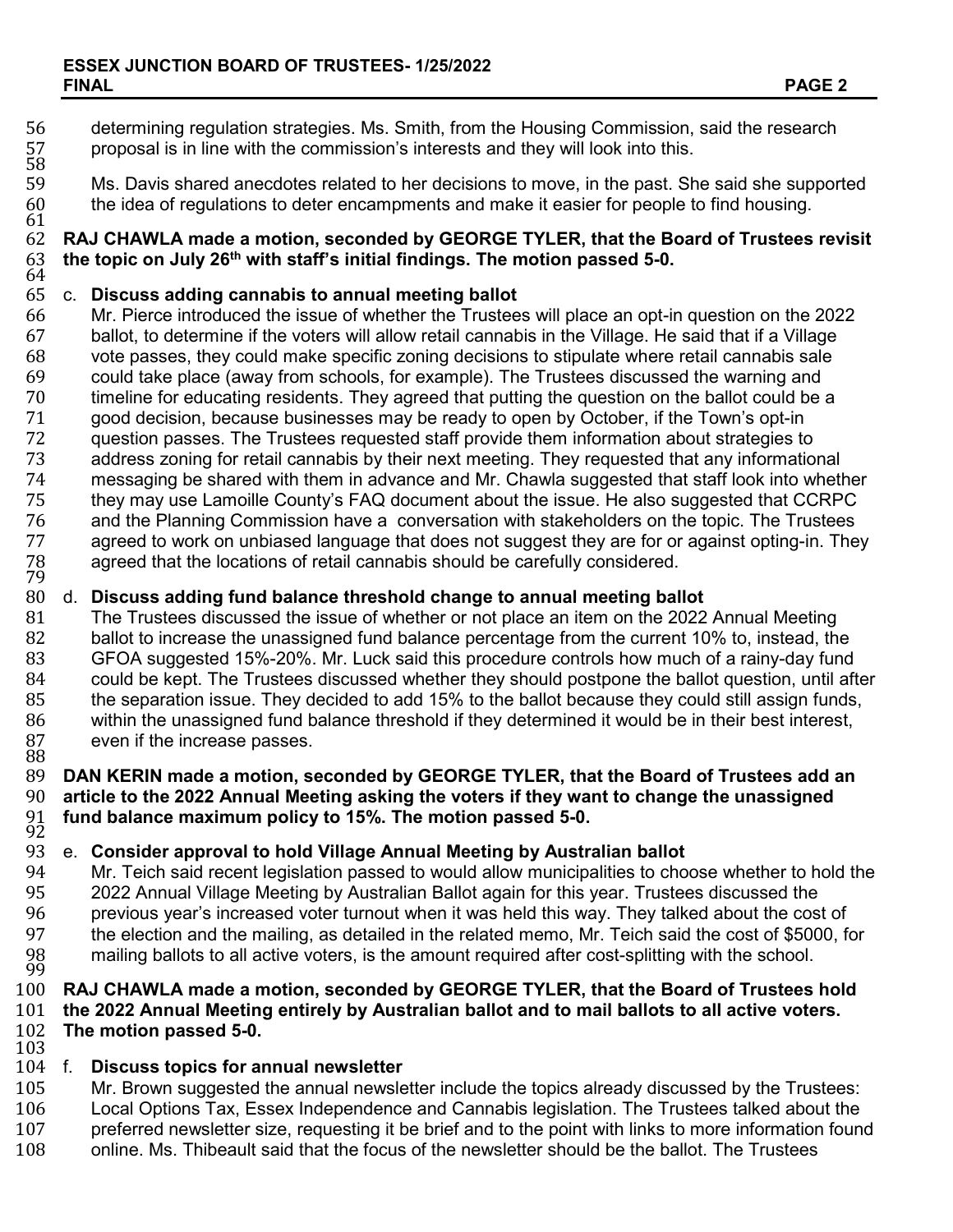- 109 agreed that an update on Independence could be in a timeline format. They requested staff move<br>110 forward with drafting the newsletter and authorized them to send it out when they see it as ready. <sup>110</sup> forward with drafting the newsletter and authorized them to send it out when they see it as ready. <sup>111</sup>
- 112 g. **Consideration of purchasing of masks with American Rescue Plan Act funds**

113 Mr. Chawla introduced the issue of whether or not to purchase masks for the community using less<br>114 than 1% of ARPA Funds (up to \$40.000), which would secure 45,000-60,000 masks. He talked 114 than 1% of ARPA Funds (up to \$40,000), which would secure 45,000-60,000 masks. He talked<br>115 about identified sources for the purchase and how other institutions are sourcing and distributing 115 about identified sources for the purchase and how other institutions are sourcing and distributing<br>116 masks. He said the strategy of purchasing and distributing masks would make securing masks 116 masks. He said the strategy of purchasing and distributing masks would make securing masks<br>117 easier for Essex residents and could help vulnerable populations. He suggested, based on 117 easier for Essex residents and could help vulnerable populations. He suggested, based on<br>118 discussions with medical professionals, they secure multiple types of masks to accommoda 118 discussions with medical professionals, they secure multiple types of masks to accommodate<br>119 various face shapes and sizes. He asked whether or not the Trustees would move forward wit 119 various face shapes and sizes. He asked whether or not the Trustees would move forward with<br>120 burchasing and determining a strategy to distribute masks. The Trustees discussed the benefits 120 purchasing and determining a strategy to distribute masks. The Trustees discussed the benefits of 121 the proposal. Mr. Kerin said he agreed with the idea of providing masks but wondered what it 121 the proposal. Mr. Kerin said he agreed with the idea of providing masks but wondered what it<br>122 vould take to distribute them. Mr. Kerin and Mr. Chawla discussed how providing 3-5 masks r would take to distribute them. Mr. Kerin and Mr. Chawla discussed how providing 3-5 masks per<br>123 eers on could negatively impact pollution but positively impact health and safety. Mr. Tyler though 123 person could negatively impact pollution but positively impact health and safety. Mr. Tyler thought 124 the Senior Center could be a point of distribution and wondered if restaurant workers could be 124 the Senior Center could be a point of distribution and wondered if restaurant workers could be<br>125 targeted for masks as well. Mr. Luck suggested that the Recreation Department devise a 125 targeted for masks as well. Mr. Luck suggested that the Recreation Department devise a<br>126 distribution strategy. Mr. Chawla talked about challenges with securing masks for the con 126 distribution strategy. Mr. Chawla talked about challenges with securing masks for the community's discussed to be penetits of a slow, deliberate roll out of the effort. 127 youngest children. The Trustees discussed the benefits of a slow, deliberate roll out of the effort.<br>128 Ms. Thibeault suggested starting with providing masks to staff. Mr. Kerin said that the program 128 Ms. Thibeault suggested starting with providing masks to staff. Mr. Kerin said that the program<br>129 should be carried out as a preventative gesture but not an ongoing program that expands too fa<br>130 129 should be carried out as a preventative gesture but not an ongoing program that expands too far.<br>130<br>131 Mr. Dubief, a professor from UVM focusing on COVID research, discussed how using masks can

131 Mr. Dubief, a professor from UVM focusing on COVID research, discussed how using masks can<br>132 Feduce the aerosol spread of COVID and gave examples of how mask use can lower the rate of 132 reduce the aerosol spread of COVID and gave examples of how mask use can lower the rate of 133 transmission. He suggested N95 masks be provided because they are more comfortable and 133 transmission. He suggested N95 masks be provided because they are more comfortable and<br>134 breathable. He stressed the importance mask accessibility while targeting education about ma 134 breathable. He stressed the importance mask accessibility while targeting education about masks-<br>135 bow often they can be used, etc. He suggested prioritizing senior living spaces. how often they can be used, etc. He suggested prioritizing senior living spaces.

136<br>137

 **RAJ CHAWLA made a motion, seconded by GEORGE TYLER, that the Board of Trustees address the emergency situation of COVID-19, which threatens the lives and health of our residents and staff, by making emergency purchases of up to \$40,000 to supply high-quality masks to Village residents and staff using ARPA funds.**

- 141 Mr. Tyler and Mr. Chawla clarified that this effort will start small, by using only a few thousand<br>142 dollars at first to determine how it goes, then report back to the Trustees on how to proceed. 142 dollars at first to determine how it goes, then report back to the Trustees on how to proceed**.** The motion passed 5-0.
- 

### $\frac{144}{145}$ 145 h. **Discussion and possible action about contracts with the Town of Essex**

146 Mr. Luck introduced this follow-up discussion from the Essex Selectboard and Village Trustees<br>147 – Joint Meeting on January 24<sup>th</sup>, Mr. Tyler brought up Ms. Haney's letter from the reading file, to Joint Meeting on January 24<sup>th</sup>. Mr. Tyler brought up Ms. Haney's letter from the reading file, to 148 illustrate the need for the Village to focus on their own economic development vision. He said to 148 illustrate the need for the Village to focus on their own economic development vision. He said the<br>149 Town's Economic Development Committee is broader than iust the downtown and takes a differer 149 Town's Economic Development Committee is broader than just the downtown and takes a different<br>150 approach than what is needed there. He suggested forming a Downtown Committee, or their own 150 approach than what is needed there. He suggested forming a Downtown Committee, or their own<br>151 Economic Development Commission, to take better advantage of their downtown designation. He 151 Economic Development Commission, to take better advantage of their downtown designation. He 152 suggested that this strategy could support planned, significant projects and prepare for new<br>153 initiatives in a more coordinated, focused way. He also suggested they also have a stronger 153 initiatives in a more coordinated, focused way. He also suggested they also have a stronger 154 presence in the Global Foundries industrial park plans. Mr. Brown wondered how a Town<br>155 Economic Director would play out with a shared Economic Development Committee. Mr. ( 155 Economic Director would play out with a shared Economic Development Committee. Mr. Chawla talked about the importance of continued collaboration with the Town until but also consider a<br>157 separate structure, later, for economic development downtown.<br>158 157 separate structure, later, for economic development downtown.<br>158 The Trustees discussed their support of the other collaborative

159 The Trustees discussed their support of the other collaborative committees/ joint boards with the 160 Town and supported how the agreements are currently written. Mr. Chawla wondered how the Town and supported how the agreements are currently written. Mr. Chawla wondered how the